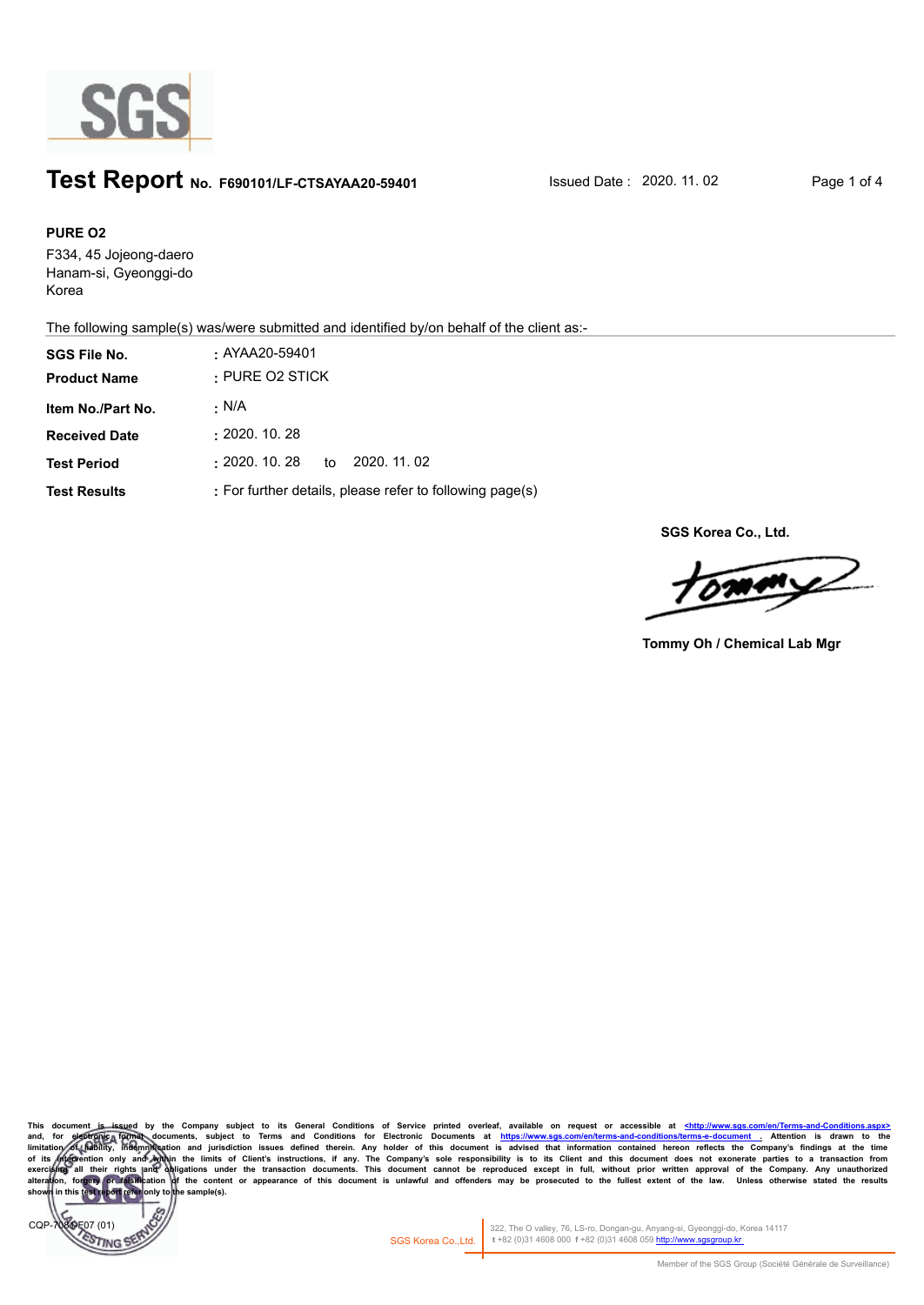

# **Test Report** No. F690101/LF-CTSAYAA20-59401 **Issued Date : 2020. 11. 02** Page 2 of 4

| Sample No.                | : AYAA20-59401.001    |
|---------------------------|-----------------------|
| <b>Sample Description</b> | $\cdot$ PURE O2 STICK |
| Item No./Part No.         | ∴ N/A                 |
| <b>Materials</b>          | • N/A                 |

#### **Heavy Metals**

| <b>Test Items</b>            | Unit  | <b>Test Method</b>                                                                                              | <b>MDL</b> | <b>Results</b> |
|------------------------------|-------|-----------------------------------------------------------------------------------------------------------------|------------|----------------|
| Cadmium (Cd)                 | mg/kg | With reference to IEC 62321-5 : 2013, by<br>ICP-OES                                                             | 0.5        | N.D.           |
| Lead (Pb)                    | mg/kg | With reference to IEC 62321-5 : 2013, by<br>ICP-OES                                                             | 5          | N.D.           |
| Mercury (Hg)                 | mg/kg | With reference to IEC 62321-4 : 2013+A1 : 2017,<br>by ICP-OES                                                   | ົ          | N.D.           |
| Hexavalent Chromium (Cr VI)* | mg/kg | With reference to IEC 62321-7-2 : 2017, by<br>UV-Vis and/or with reference to IEC 62321-5 :<br>2013, by ICP-OES | 8          | N.D.           |

#### **Flame Retardants-PBBs/PBDEs**

| <b>Test Items</b>        | <b>Unit</b> | <b>Test Method</b>                             | <b>MDL</b> | <b>Results</b> |
|--------------------------|-------------|------------------------------------------------|------------|----------------|
| Monobromobiphenyl        | mg/kg       | With reference to IEC 62321-6 : 2015, by GC-MS | 5          | N.D.           |
| Dibromobiphenyl          | mg/kg       | With reference to IEC 62321-6 : 2015, by GC-MS | 5          | N.D.           |
| Tribromobiphenyl         | mg/kg       | With reference to IEC 62321-6 : 2015, by GC-MS | 5          | N.D.           |
| Tetrabromobiphenyl       | mg/kg       | With reference to IEC 62321-6 : 2015, by GC-MS | 5          | N.D.           |
| Pentabromobiphenyl       | mg/kg       | With reference to IEC 62321-6 : 2015, by GC-MS | 5          | N.D.           |
| Hexabromobiphenyl        | mg/kg       | With reference to IEC 62321-6 : 2015, by GC-MS | 5          | N.D.           |
| Heptabromobiphenyl       | mg/kg       | With reference to IEC 62321-6 : 2015, by GC-MS | 5          | N.D.           |
| Octabromobiphenyl        | mg/kg       | With reference to IEC 62321-6 : 2015, by GC-MS | 5          | N.D.           |
| Nonabromobiphenyl        | mg/kg       | With reference to IEC 62321-6 : 2015, by GC-MS | 5          | N.D.           |
| Decabromobiphenyl        | mg/kg       | With reference to IEC 62321-6 : 2015, by GC-MS | 5          | N.D.           |
| Monobromodiphenyl ether  | mg/kg       | With reference to IEC 62321-6 : 2015, by GC-MS | 5          | N.D.           |
| Dibromodiphenyl ether    | mg/kg       | With reference to IEC 62321-6 : 2015, by GC-MS | 5          | N.D.           |
| Tribromodiphenyl ether   | mg/kg       | With reference to IEC 62321-6 : 2015, by GC-MS | 5          | N.D.           |
| Tetrabromodiphenyl ether | mg/kg       | With reference to IEC 62321-6 : 2015, by GC-MS | 5          | N.D.           |
| Pentabromodiphenyl ether | mg/kg       | With reference to IEC 62321-6 : 2015, by GC-MS | 5          | N.D.           |
| Hexabromodiphenyl ether  | mg/kg       | With reference to IEC 62321-6 : 2015, by GC-MS | 5          | N.D.           |
| Heptabromodiphenyl ether | mg/kg       | With reference to IEC 62321-6 : 2015, by GC-MS | 5          | N.D.           |
| Octabromodiphenyl ether  | mg/kg       | With reference to IEC 62321-6 : 2015, by GC-MS | 5          | N.D.           |
| Nonabromodiphenyl ether  | mg/kg       | With reference to IEC 62321-6 : 2015, by GC-MS | 5          | N.D.           |
| Decabromodiphenyl ether  | mg/kg       | With reference to IEC 62321-6 : 2015, by GC-MS | 5          | N.D.           |

This document is issued by the Company subject to its General Conditions of Service printed overleaf, available on request or accessible at <u>shttp://www.sgs.com/en/Terms-and-Conditions/taspx></u><br>limitation of liability, inde exercising all their rights and obligations under the transaction documents. This document cannot be reproduced except in full, without prior written approval of the Company. Any unauthorized<br>alteration, forgery or falsifi

322, The O valley, 76, LS-ro, Dongan-gu, Anyang-si, Gyeonggi-do, Korea 14117 SGS Korea Co.,Ltd. **t** +82 (0)31 4608 000 **f** +82 (0)31 4608 059 http://www.sgsgroup.kr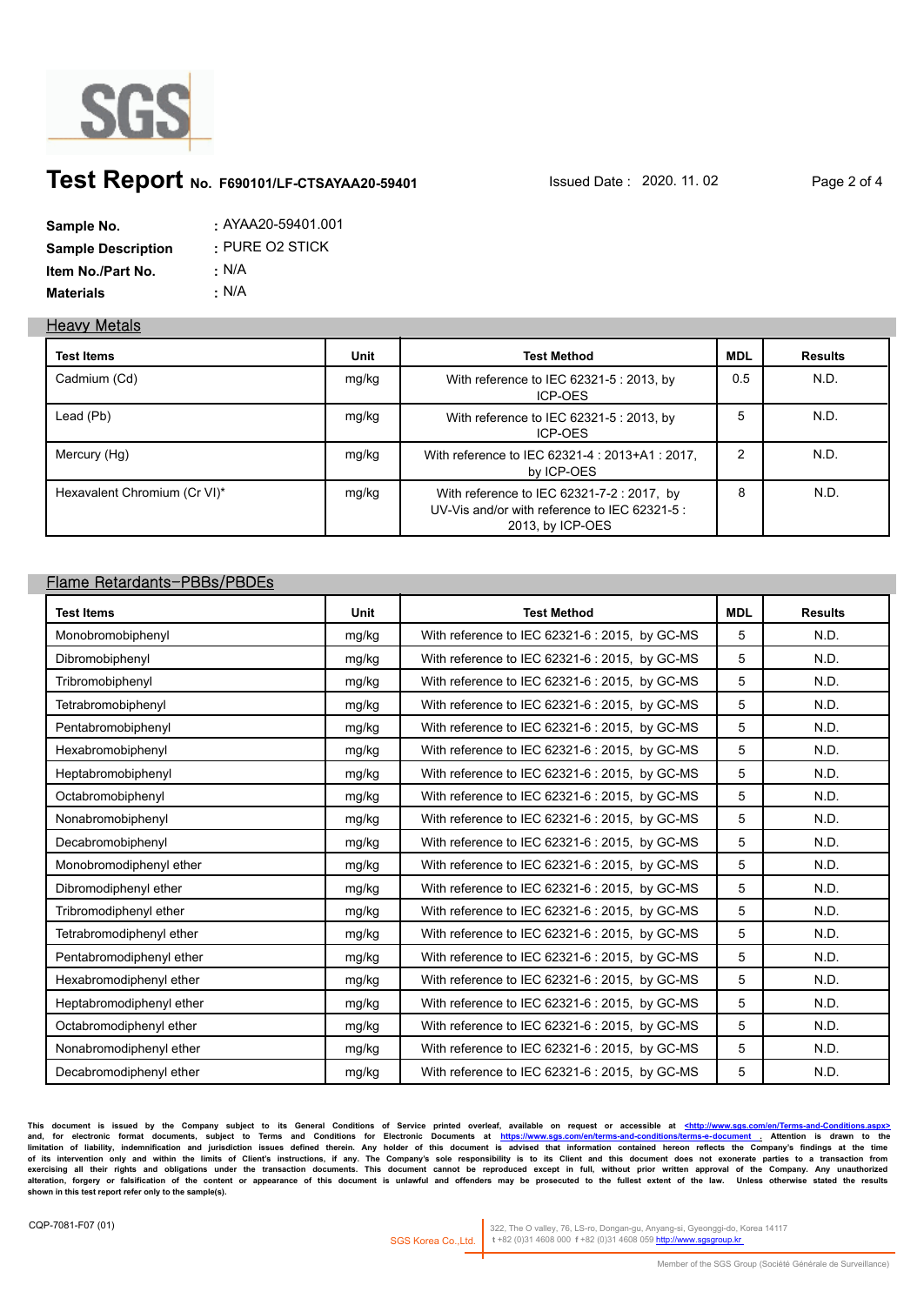

### **Test Report** No. F690101/LF-CTSAYAA20-59401 Issued Date : 2020. 11. 02 Page 3 of 4

| Sample No.                | : AYAA20-59401.001    |
|---------------------------|-----------------------|
| <b>Sample Description</b> | $\cdot$ PURE O2 STICK |
| Item No./Part No.         | : N/A                 |
| Materials                 | • N/A                 |

#### (1) N.D. = Not detected.(<MDL) NOTE:

- (2) mg/kg =  $ppm$ ,  $\mu$ g/kg =  $ppb$ , mg/L= $ppm$
- (3) MDL = Method Detection Limit
- $(4) -$  = No regulation
- (5) Negative = Undetectable / Positive = Detectable
- (6) \*\* = Qualitative analysis (No Unit)
- $(7)$  \* = a. The result of Hexavalent Chromium (Cr(VI)) is "ND" as the result of Chromium (Cr) is "ND", and confirmation test of Hexavalent Chromium (Cr(VI)) is not required.
	- b. If the Chromium (Cr) content is greater than the MDL of Hexavalent Chromium (Cr(VI)), confirmation test of Hexavalent Chromium (Cr(VI)) is required.
- (8) The results shown in this test report refer only to the sample(s) tested unless otherwise stated.
	- This test report is not related to Korea Laboratory Accreditation Scheme .



**This document is issued by the Company subject to its General Conditions of Service printed overleaf, available on request or accessible at <http://www.sgs.com/en/Terms-and-Conditions.aspx>** and, for electronic format documents, subject to Terms and Conditions for Electronic Documents at <u>https://www.sgs.com/en/terms-and-conditions/terms-e-document .</u> Attention is drawn to the<br>limitation of liability, indemnif exercising all their rights and obligations under the transaction documents. This document cannot be reproduced except in full, without prior written approval of the Company. Any unauthorized<br>alteration, forgery or falsifi

322, The O valley, 76, LS-ro, Dongan-gu, Anyang-si, Gyeonggi-do, Korea 14117 SGS Korea Co.,Ltd. t +82 (0)31 4608 000 f +82 (0)31 4608 059 ht